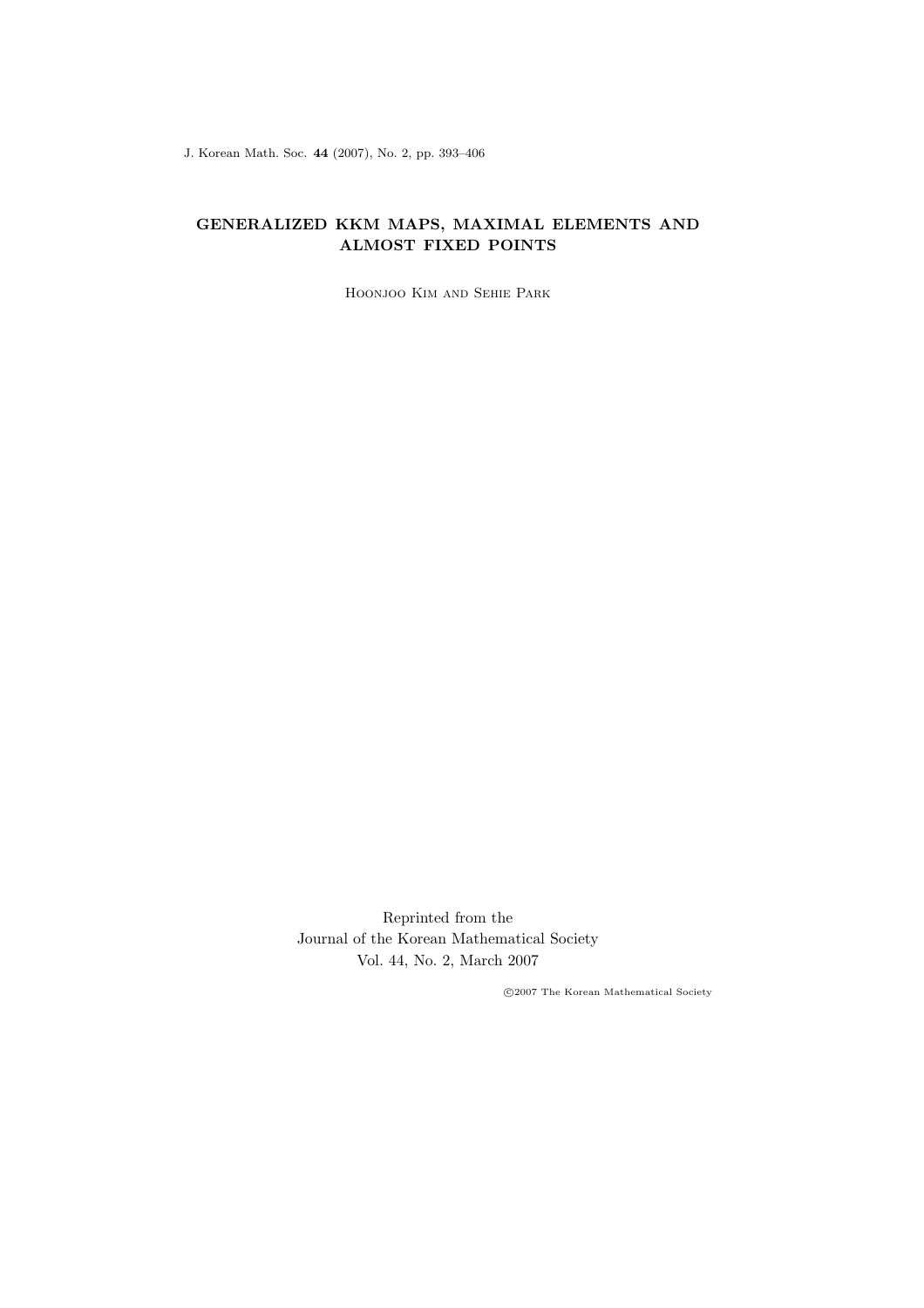# GENERALIZED KKM MAPS, MAXIMAL ELEMENTS AND ALMOST FIXED POINTS

#### Hoonjoo Kim and Sehie Park

Abstract. In the framework of generalized convex spaces, we show that generalized KKM maps can be regarded as ordinary KKM maps, and obtain some applications to equilibrium result, maximal element theorems, and almost fixed point theorems on multimaps of the Zima type.

#### 1. Introduction

The KKM theory is the study of applications of various equivalent formulations of the classical Knaster–Kuratowski–Mazurkiewicz theorem (simply, the KKM principle). At the beginning, the theory was mainly concerned with convex subsets of topological vector spaces. Later, it has been extended to convex spaces by Lassonde [15], and to spaces having certain families of contractible subsets (simply, C-spaces or  $H$ -spaces) by Horvath [7, 8]. Moreover, generalized notions of KKM maps were introduced by Kassay and Kolumbán [10] and Chang and Zhang [2] for convex spaces, and by Chang and Ma [1] and first author [11] for  $H$ -spaces.

On the other hand, in [17-20, 22-26], the second author introduced the concept of generalized convex (simply, G-convex) spaces as a common generalization of those of the usual convexity in a topological vector space, the C-spaces, and many abstract convexities which have been developed in connection with the fixed point theory and the KKM theory. Recently, there have appeared a large number of papers devoted mainly to the study on various equilibrium problems related G-convex spaces.

Our aim in this paper is to show that the generalized KKM maps can be viewed as KKM maps and to give some applications of them to certain equilibrium problems. In fact, using our basic results, we obtain an equilibrium theorem, maximal element theorems, and general fixed point theorems on multimaps of the Zima type.

In Section 3, we show that generalized KKM maps can be viewed as KKM maps on G-convex spaces. From this and the KKM theorem, we deduce that the

°c 2007 The Korean Mathematical Society

393

Received August 11, 2005.

<sup>2000</sup> Mathematics Subject Classification. 47H10, 47H04, 49J40, 52A07, 54C60, 54H25. Key words and phrases. G-convex space, KKM map, generalized KKM, generalized  $\gamma$ -

quasiconvexity, maximal elements, Zima type, almost fixed point.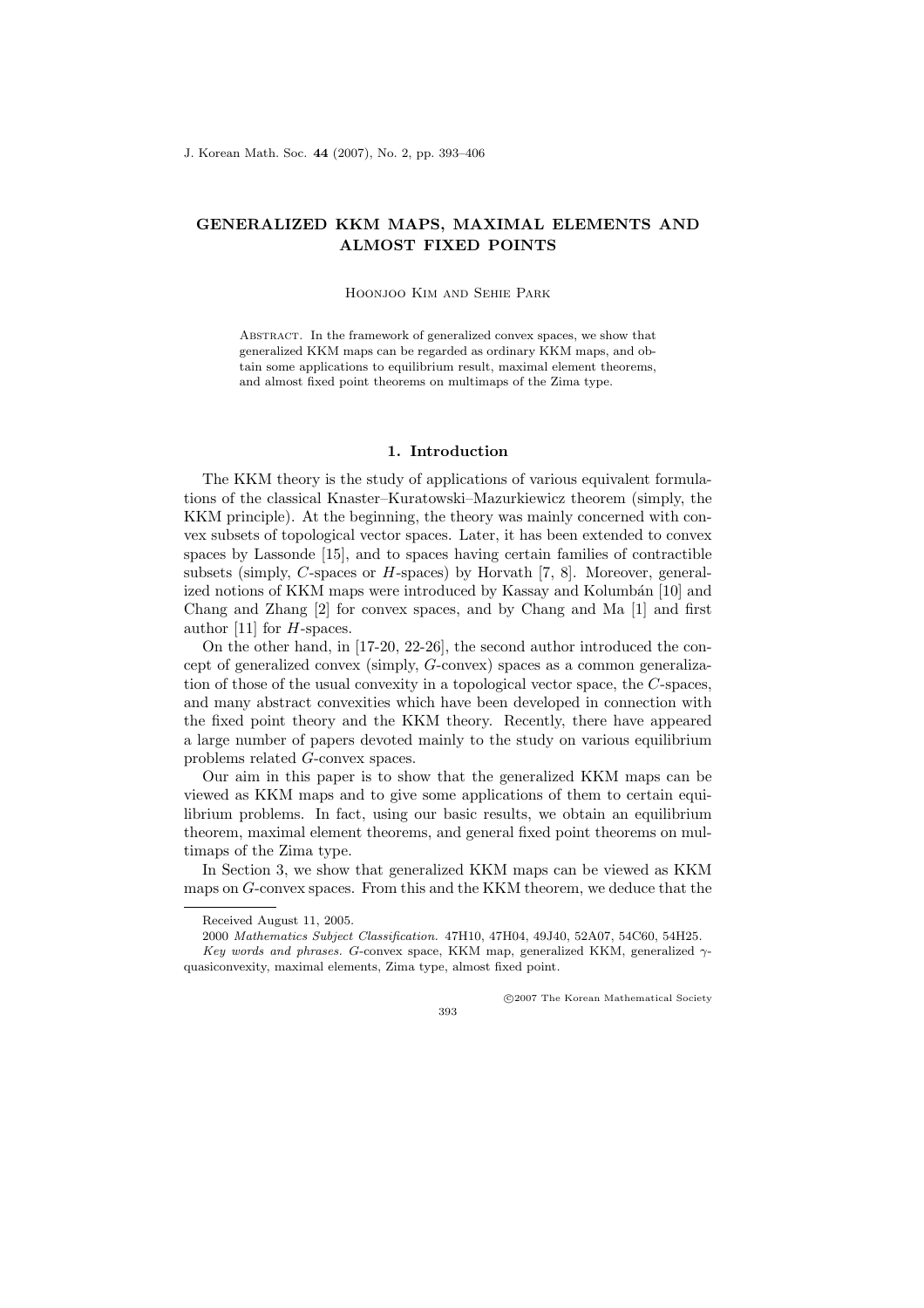set of functional values of a generalized KKM map has the finite intersection property. Section 4 deals with the relation between generalized KKM maps and certain convexities of corresponding extended real-valued functions. This is applied to deduce an equilibrium theorem. In Section 5, we use our result to generalize Tian's theorems on existence of maximal elements. In Section 6, we show that the notion of multimaps of the Zima type due to Hadžić  $[4, 5]$  can be extended to G-convex spaces, and obtain (almost) fixed point theorems on such type of multimaps.

## 2. Preliminaries

A multimap (or map)  $F : X \multimap Y$  is a function from a set X into the power set  $2^Y$  of Y; that is, a function with the values  $F(x) \subset Y$  for  $x \in X$ and the fibers  $F^-(y) = \{x \in X | y \in F(x)\}\$ for  $y \in Y$ . For  $A \subset X$ , let and the *floers*  $F(y) = F(A) = \bigcup \{F(x) | x \in A\}.$ 

Let  $\langle D \rangle$  denote the set of all nonempty finite subsets of a set D.

A generalized convex space or a G-convex space  $(X, D; \Gamma)$  consists of a topological space X, a nonempty set D, and a map  $\Gamma : \langle D \rangle \to X$  such that for each  $N = \{z_0, z_1, \ldots, z_n\} \in \langle D \rangle$ , there exist a subset  $\Gamma(N) = \Gamma_N$  of X and a continuous function  $\phi_N : \Delta_n \to \Gamma(N)$  such that  $J \subset \{0, 1, \ldots, n\}$  implies  $\phi_N(\Delta_J) \subset \Gamma({z_i | j \in J})$ , where  $\Delta_n = \text{co}\{v_0, v_1, \ldots, v_n\}$  is a standard nsimplex and  $\Delta_J = \text{co}\{v_j \mid j \in J\}$ . It is possible to assume  $\phi_N(\Delta_n) = \Gamma_N$  for each  $N \in \langle D \rangle$ .

In case to emphasize  $X \supset D$ ,  $(X, D; \Gamma)$  will be denoted by  $(X \supset D; \Gamma)$  and, if  $X = D$ , then  $(X \supset X; \Gamma)$  by  $(X; \Gamma)$ . For a G-convex space  $(X \supset D; \Gamma)$ , a subset  $Y \subset X$  is said to be Γ-convex if for each  $N \in \langle D \rangle$ ,  $N \subset Y$  implies  $\Gamma_N \subset Y$ . For details on G-convex spaces and examples, see [17-20, 22-26], where basic theory was extensively developed.

A well-known subclass of G-convex spaces due to Horvath [7, 8] can be generalized as follows:

A triple  $(X, D; \Gamma)$  is called a *C-space* (or an *H-space*) if X is a topological space, D a nonempty subset of X, and  $\Gamma : \langle D \rangle \longrightarrow X$  a multimap such that  $\Gamma_A \subset \Gamma_B$  for  $A \subset B$  in  $\langle D \rangle$  and each  $\Gamma_A$  is  $\omega$ -connected (that is, n-connected for all  $n \geq 0$ ).

For a G-convex space  $(X, D; \Gamma)$ , a multimap  $F: D \to X$  is called a KKM map if  $\Gamma_N \subset F(N)$  for each  $N \in \langle D \rangle$ .

Let and Int denote the closure and the interior, respectively.

The following KKM theorem for G-convex spaces is due to second author [19, 20]:

**Theorem 1.** Let  $(X, D; \Gamma)$  be a G-convex space and  $F: D \to X$  a multimap such that

 $(1.1)$  F has closed [resp. open] values; and

 $(1.2)$  F is a KKM map.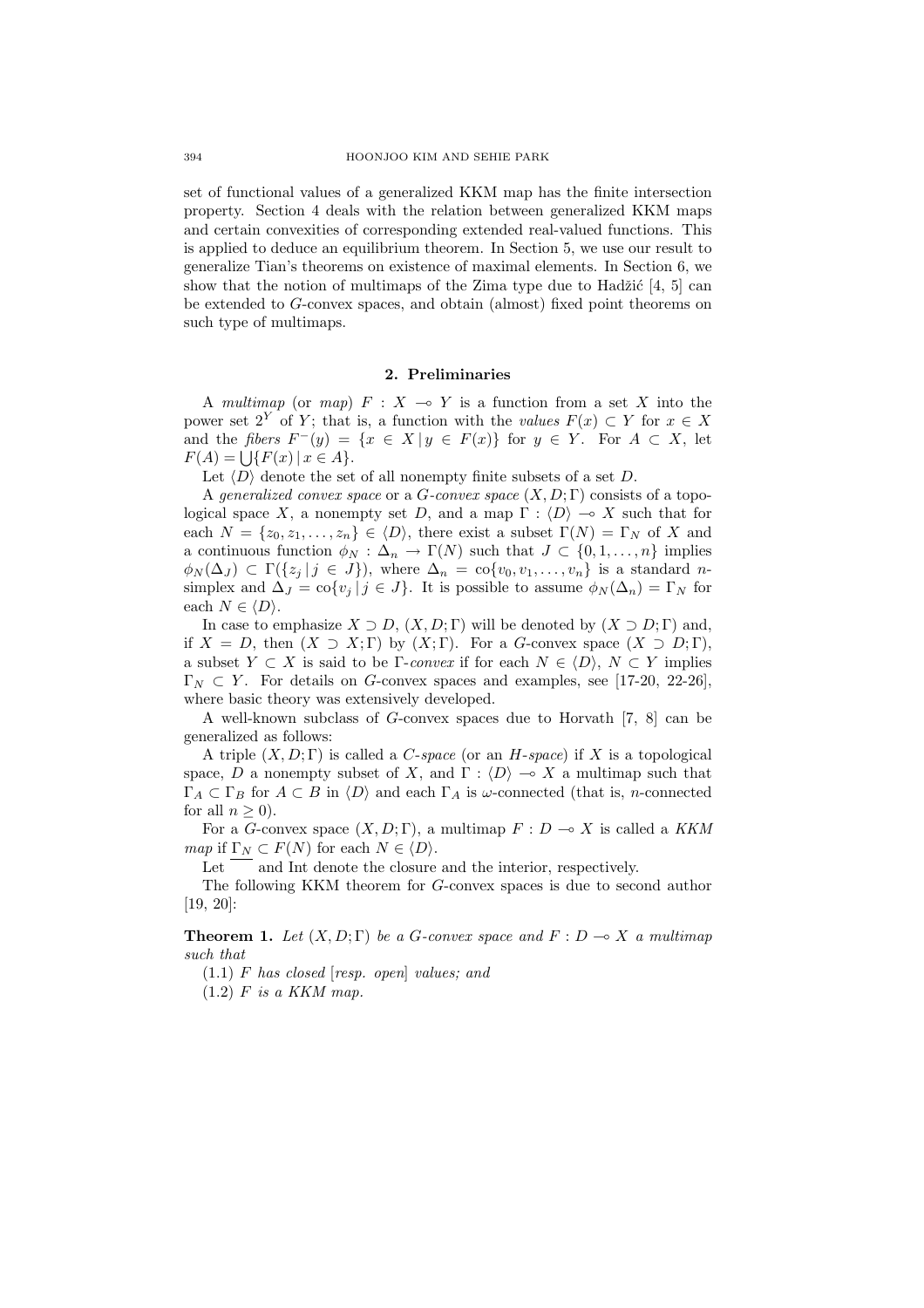Then  ${F(z)}_{z\in D}$  has the finite intersection property (More precisely, for each  $N \in \langle D \rangle$ , we have  $\Gamma_N \cap \bigcap_{z \in N} F(z) \neq \emptyset$ .

Further, if

Further, if  $(1.3)$   $\bigcap_{z \in M} \overline{F(z)}$  is compact for some  $M \in \langle D \rangle$ , then we have  $\bigcap_{z \in D} \overline{F(z)} \neq \emptyset$ .

## 3. Relation between Generalized KKM maps and KKM maps

Motivated by Kassay and Kolumbán  $[10]$ , Park and Lee  $[27]$  defined generalized KKM maps on G-convex spaces as follows:

Let  $(X, D; \Gamma)$  be a G-convex space and I a nonempty set. A map  $F: I \to X$ is called a *generalized KKM map* provided that for each  $N \in \langle I \rangle$ , there exists a function  $\sigma : N \to D$  such that  $\Gamma_{\sigma(M)} \subset F(M)$  for each  $M \in \langle N \rangle$ .

**Examples.** (1) A generalized KKM map  $F : I \rightarrow X$  reduces to a KKM map if  $I = D$  and  $\sigma$  is chosen to be the identity function  $1_N$  for each  $N \in \langle D \rangle$ .

(2) A counter-example to the converse is given in [2] as follows: Let  $E = \overline{\mathbb{R}}$ ,  $X = [-2, 2]$ , and  $G : X \multimap E$  be defined by  $G(x) = [-(1 + x^2/5), 1 + x^2/5]$  $A = [-2, 2]$ , and  $G : A \to E$  be defined by  $G(x) = [-(1 + x<sup>2</sup>/3), 1 + x<sup>2</sup>/3]$ <br>for each  $x \in X$ . Since  $\bigcup_{x \in X} G(x) = [-9/5, 9/5]$ , we have  $x \notin G(x)$  for each  $x \in [-2, -9/5) \cup (9/5, 2]$ . This shows that G is not a KKM map from X into  $2^E$ . But G is a generalized KKM map. In fact, if for any  $N \in \langle X \rangle$ , we take  $\sigma: N \to [-1,1]$  by  $\sigma(x) = x/2$  for  $x \in N$ . Then for any  $M \in \langle N \rangle$  we have  $\operatorname{co}\sigma(M) \subset [-1,1] \subset G(M).$ 

However, note that the above generalized KKM map can be viewed as a KKM map of a generalized convex space  $(X; \Gamma)$  where  $\Gamma(N) := \text{co }\sigma(N)$  for  $N \in \langle X \rangle$ .

The following theorem shows that every generalized KKM map can be regarded as a KKM map of a generalized convex space.

**Theorem 2.** Let I be an index set and  $(X, D; \Gamma)$  a G-convex space. If a map  $F : I \to X$  is generalized KKM, then F is a KKM map on a G-convex space  $(X, I; \Gamma^F)$  where the map  $\Gamma^F : \langle I \rangle \to X$  is defined by  $\Gamma^F_J = \Gamma^F(J) :=$ space  $(X, I; I^{-})$  where the map  $I^{-}: \langle I \rangle \to \Lambda$  is a function  $\mathcal{A}$  is a function satisfying  $\Gamma_{\sigma(M)} \subset F(M)$  for  $M \in \langle J \rangle$  for  $M \in \{J\}$ each  $J \in \langle I \rangle$ .

*Proof.* For each  $J = \{i_0, i_1, \ldots, i_n\} \in \langle I \rangle$ , there exists a function  $\sigma : J \to D$ such that for any  $M = \{i_{j_0}, \ldots, i_{j_k}\} \subset J$ , we have  $\Gamma_{\sigma(M)} \subset F(M)$ . Since  $\sigma(i_j)$ 's are not necessarily mutually distinct, for each  $j = 0, 1, \ldots, n$ , we may write  $\sigma(i_j) = z_{\tilde{\sigma}(j)} \in D$  where the cardinality of  $\{\tilde{\sigma}(j) | j = 0, 1, \ldots, n\}$  is  $l + 1$ . Let  $\Delta_n = {\sum_{i=0}^n \gamma_i v_i |\gamma_i \ge 0, \sum_{i=0}^n \gamma_i = 1}$  and  $\Delta_l = {\sum_{j=0}^l \alpha_j v_j |\alpha_j \ge 0}$ 0,  $\sum_{j=0}^{l} \alpha_j = 1$ . Define a function  $g : \Delta_n \to \Delta_l$  by  $g(\gamma_0, \ldots, \gamma_n) = (\alpha_0, \ldots, \alpha_l)$ where  $\alpha_j = \sum_{i \in \tilde{\sigma}^-(j)} \gamma_i$ . Then g is well-defined and continuous. Note that  $g(\Delta_M) = \Delta_{\sigma(M)}$  where  $\Delta_M = \text{co}\{v_{j_0}, \ldots, v_{j_k}\}\$ and  $\Delta_{\sigma(M)} = \text{co}\{v_{\tilde{\sigma}(j_0)}, \ldots, v_{j_k}\}\$  $v_{\tilde{\sigma}(j_k)}\}$ .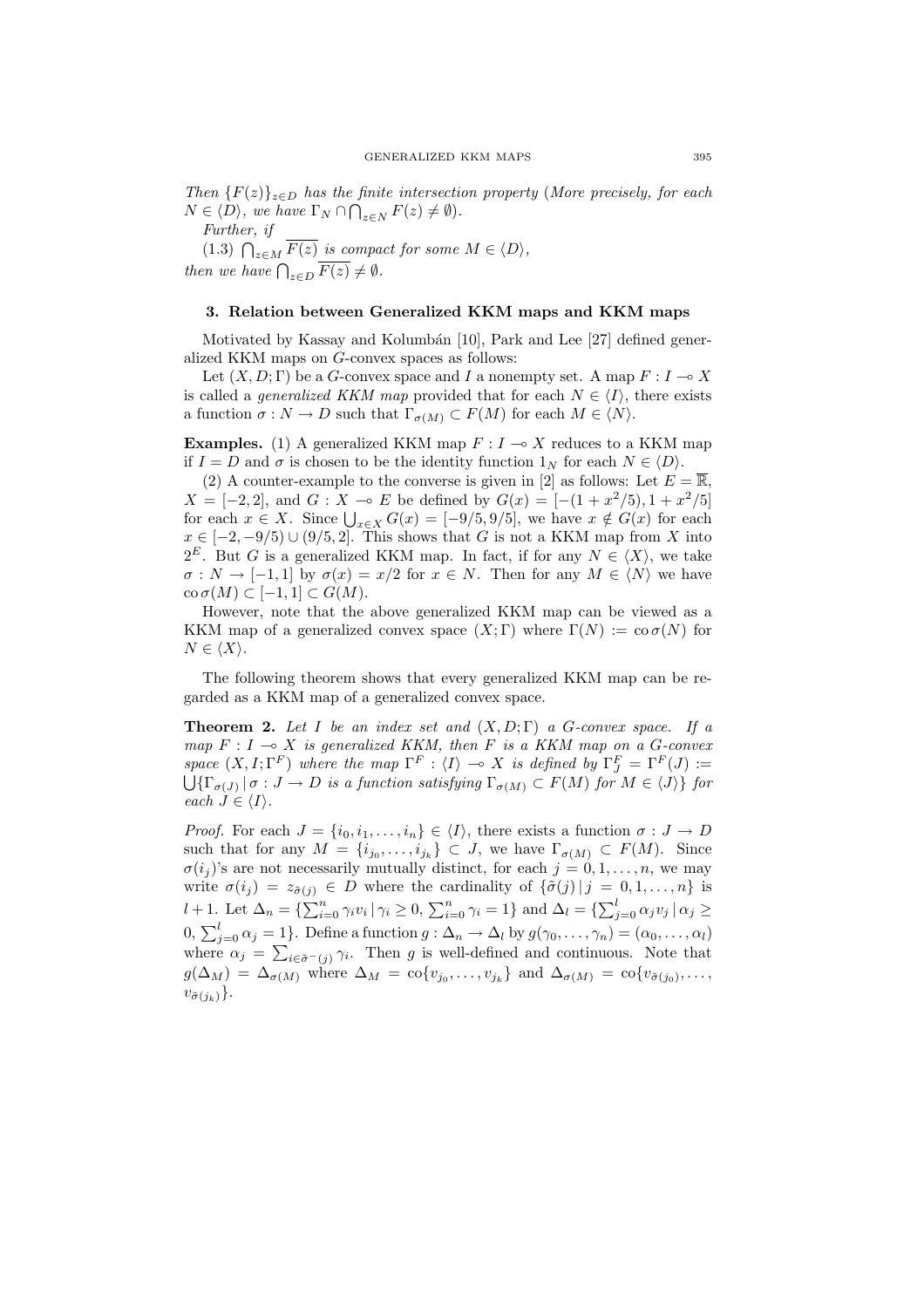On the other hand, by the definition of a G-convex space, there exists an  $f \in$  $\mathbb{C}(\Delta_l, \Gamma_{\sigma(J)})$  such that  $\sigma(M) = \{z_{\tilde{\sigma}(j_0)}, \ldots, z_{\tilde{\sigma}(j_k)}\} \subset \sigma(J)$  implies  $f(\Delta_{\sigma(M)}) \subset$  $\Gamma_{\sigma(M)}$ . Define  $\phi_J : \Delta_n \to \Gamma_J^F$  by  $\phi_J(v) = f \circ g(v)$  for all  $v \in \Delta_n$ . Since  $\Gamma_{\sigma(J)} \subset \Gamma_J^F$ ,  $\phi_J$  is well defined and continuous, and  $M \subset J$  implies  $\phi_J(\Delta_M)$  =  $f \circ g(\Delta_M) = f(\Delta_{\sigma(M)}) \subset \Gamma_{\sigma(M)} \subset \Gamma_M^F$ . Therefore  $(X, I; \Gamma^F)$  is a G-convex space.

Clearly, for each  $J \in \langle I \rangle$ , we have  $\Gamma_J^F \subset F(J)$  and hence F is KKM on  $(X, I; \Gamma^F)$ .

*Remarks.* (1) If we define the map  $\Gamma^F : \langle I \rangle \to X$  by  $\Gamma_M^F = \Gamma^F(M) := F(M)$ for each  $M \in \langle I \rangle$ , then F is a KKM map on a G-convex space  $(X, I; \Gamma^F)$ , also.

(2) If F is a KKM map on a G-convex space  $(X, D; \Gamma)$ , then  $(X, I; \Gamma^F)$  is a G-convex space where the map  $\Gamma^F : \langle I \rangle \to X$  is defined by  $\Gamma_M^F = \Gamma^F(M) :=$  $F(M)$  for each  $M \in \langle I \rangle$ .

From Theorems 1 and 2, we obtain the finite intersection property for functional values of a generalized KKM map:

**Theorem 3.** Let  $(X, D; \Gamma)$  be a G-convex space, I a nonempty set, and F:  $I \rightarrow X$  a map with closed [resp. open] values. If F is a generalized KKM map, then the family of its values has the finite intersection property (More precisely, for each  $N \in \langle I \rangle$ , there exists an  $N' \in \langle D \rangle$  such that  $\Gamma_{N'} \cap \bigcap_{z \in N} F(z) \neq \emptyset$ .

*Remark.* The converse holds whenever  $X = D$  and  $\Gamma_{\{x\}} = \{x\}$  for all  $x \in X$ ; see [27, Theorem 2].

From Theorem 3, we obtain the following KKM type theorem for generalized KKM maps with closed values:

**Theorem 4.** Let I be a set,  $(X, D; \Gamma)$  a G-convex space, and  $F: I \rightarrow X$  a map. Suppose that there exists a nonempty compact subset  $K$  of  $X$  such that

- (4.1)  $\bigcap_{z\in I} F(z) = \bigcap_{z\in I} \overline{F(z)}$  [that is, F is transfer closed-valued];
- $(4.2)$   $\overline{F}$  is a generalized KKM map; and
- (4.3) either
	- (i)  $\bigcap_{z \in M} \overline{F(z)} \subset K$  for some  $M \in \langle I \rangle$ ; or
	- (ii) if  $X \supset D$  and, for each  $J \in \langle I \rangle$  and each function  $\sigma : J \to D$ , there exists a  $\Gamma$ -convex subset  $L_N$  of  $X$  containing  $N = \sigma(J)$  such that  $L_N \cap \overline{\sigma_{\text{max}}$  $z\in J F(z)\subset K.$

Then 
$$
K \cap \bigcap_{z \in I} F(z) \neq \emptyset
$$
.

*Proof.* Case (i). Since  $\overline{F}$  :  $I \to X$  is closed-valued,  $\{\overline{F(z)}\}_{z\in I}$  has the finite intersection property by Theorem 3. Since  $\bigcap_{z \in M} \overline{F(z)}$  is compact, so we have  $\bigcap_{z\in I} \overline{F(z)} \neq \emptyset$ . Therefore, (4.1) ensures the conclusion.

Case (ii). Suppose that  $K \cap \bigcap_{z \in I} \overline{F(z)} = \emptyset$ ; that is,  $K \subset \bigcup$  $_{z\in I}(X\backslash F(z)).$ Since each  $X\backslash F(z)$  is open and K is compact, there exists a  $J \in \langle I \rangle$  such that  $K \subset \bigcup_{z \in J} (X \backslash F(z))$ . Since  $\overline{F} : I \to X$  is generalized KKM, there exists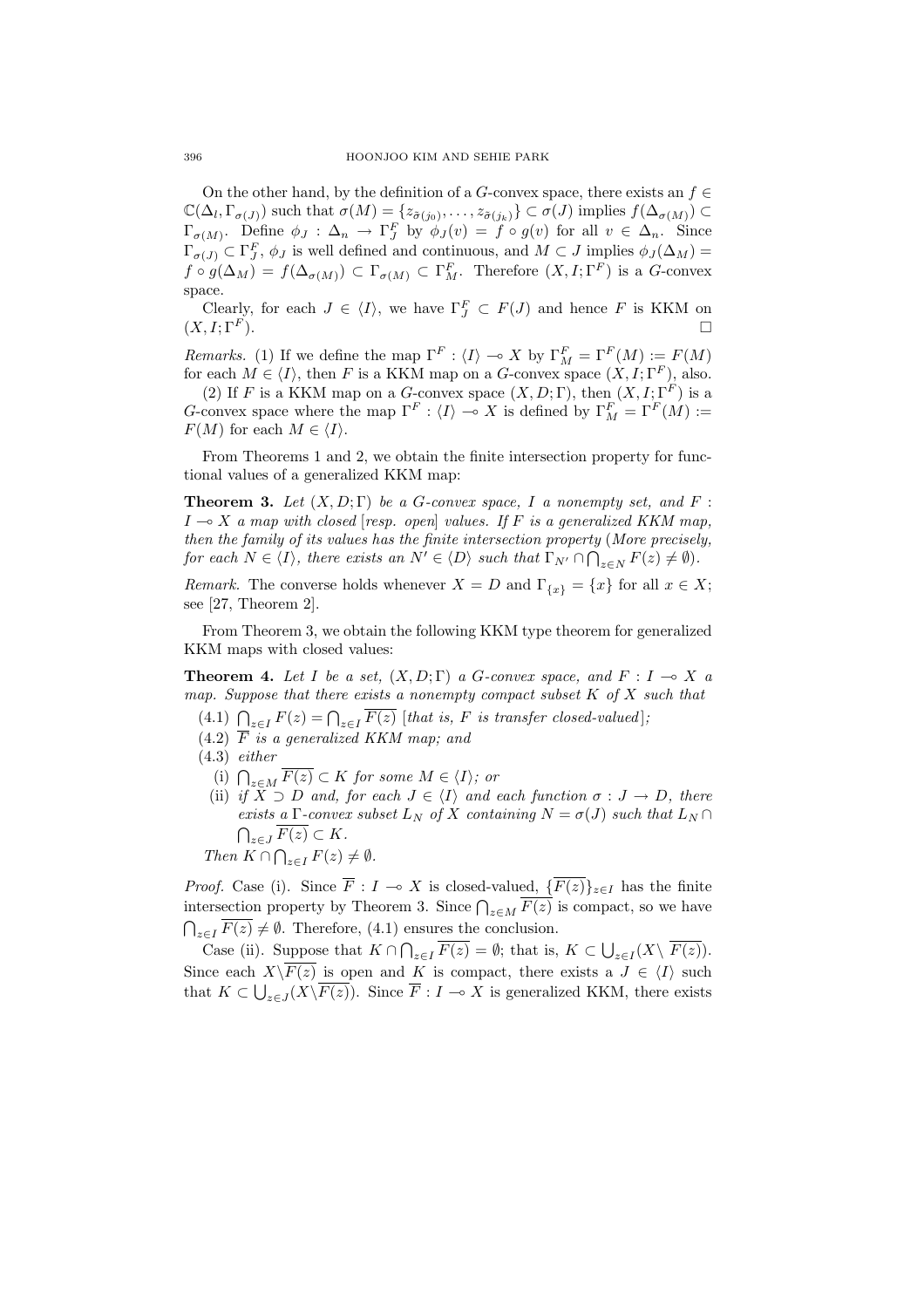a function  $\sigma: J \to D$  such that  $\Gamma_{\sigma(M)} \subset \overline{F(M)}$  for each  $M \in \langle J \rangle$ . Let  $N = \sigma(J) \in \langle D \rangle$  and  $L_N$  be the set in (ii). Define  $F' : J \to L_N$  by  $F'(z) =$  $\overline{F(z)} \cap L_N$  for each  $z \in J$ . Then each  $F'(z)$  is closed in  $L_N$ . For each  $M \in \langle J \rangle$ , since  $\Gamma_{\sigma(M)} \subset \overline{F(M)}$ , we have

$$
\Gamma_{\sigma(M)} \subset \overline{F(M)} \cap L_N \subset F'(M).
$$

Therefore,  $F'$  is a generalized KKM map with closed values, and we have

$$
\bigcap_{z \in J} F'(z) = L_N \cap \bigcap_{z \in J} \overline{F(z)} \neq \emptyset.
$$

Let  $x \in L_N \cap \bigcap_{z \in J} \overline{F(z)}$ . Then  $x \in K$  by (ii),  $K \subset \bigcup$  $_{z\in J}(X\backslash F(z))$  and hence  $x \notin F(z)$  for some  $z \in J$ , which is a contradiction. Therefore, we must have  $K \cap \bigcap_{z \in I} F(z) \neq \emptyset$ . By condition (4.1), the conclusion holds.  $\square$ 

Remarks. (1) If  $X = K$  itself is compact, then the conclusion holds without assuming (i) or (ii).

(2) In (ii),  $L<sub>N</sub>$  does not need to be compact.

(3) This kind of KKM theorem originates from Tian [32, Theorem 2]. If  $(X; \Gamma)$  is an H-space, Theorem 4 improves Kim [11, Theorem 1] and Chang and Ma [1, Theorem 1]. If  $(X, D; \Gamma)$  is an H-space and  $I = D$ , Theorem 4 reduces to Park [16, Theorem 1]. Further, if  $X = D$  is a convex subset of a topological vector space, Theorem 4 improves Chang and Zhang [2, Theorem 3.1] and Kassay and Kolumbán [10, Theorem 3.1].

The following is needed in Section 5:

**Theorem 5.** Let I be a set,  $(X \supset D; \Gamma)$  a G-convex space, and  $F : I \to X$ a map satisfying (4.1) and (4.2) in Theorem 4. Suppose that there exists a a map suisgying (4.1) and (4.2) in Theorem 4. Suppose that there exists a<br>nonempty compact subset K of X such that  $\bigcap_{z \in M} \overline{F(z)} \subset K \cap D$  for some  $M \in \langle I \rangle$ . Then  $D \cap \bigcap_{z \in I} F(z) \neq \emptyset$ .

Proof. By the same argument in the proof of case (i) in Theorem 4,

$$
\bigcap_{z \in I} F(z) = \bigcap_{z \in I} \overline{F(z)} \neq \emptyset.
$$

And if  $x \in \bigcap_{z \in I} F(z)$ , then  $x \in \bigcap_{z \in I} \overline{F(z)} \subset K \cap D \subset D$ . Hence  $D \cap$  $\bigcap_{z\in I} F(z)\neq \emptyset.$ 

# 4. Analytic formulations of generalized KKM maps

It is well-known that the KKM theory has many applications to equilibrium problems. Some applicability of our results are based on the fact that generalized KKM maps are closely related to certain convexity (or concavity) of extended real-valued functions.

Let I be a nonempty set,  $(X, D; \Gamma)$  a G-convex space, and  $f: I \times X \to \overline{\mathbb{R}}$ ,  $g: X \times I \to \overline{\mathbb{R}}$  functions. Let  $\gamma \in \mathbb{R}$ . We say that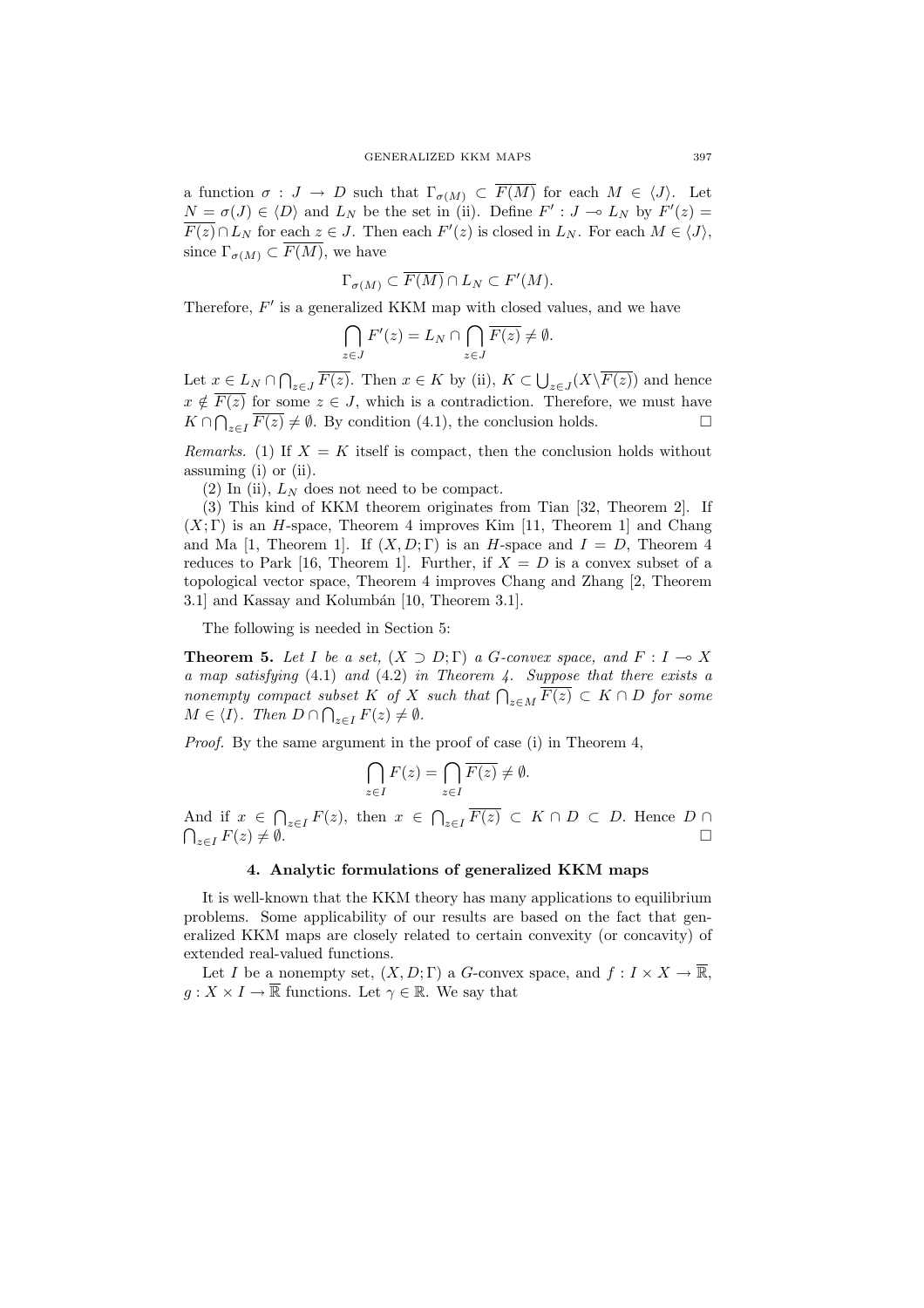(i) f is generalized  $\gamma$ -quasiconvex [resp. generalized  $\gamma$ -quasiconcave] in the first variable  $z \in I$  if for each  $N \in \langle I \rangle$ , there exists a function  $\sigma : N \to D$  such that  $\emptyset \neq M \subset N$  implies  $\gamma \leq \max_{z \in M} f(z, x)$  [resp.  $\gamma \geq \min_{z \in M} f(z, x)$ ] for all  $x \in \Gamma_{\sigma(M)}$ ; and

(ii) g is generalized  $\gamma$ -quasiconvex [resp. generalized  $\gamma$ -quasiconcave] in the second variable z if the function  $h: I \times X \to \overline{\mathbb{R}}$  defined by  $h(z, x) = g(x, z)$  for all  $(z, x) \in I \times X$  is generalized  $\gamma$ -quasiconvex [resp. generalized  $\gamma$ -quasiconcave] in the first variable  $z \in I$ .

Note that,  $f(z, x)$  is generalized  $\gamma$ -quasiconvex in the first variable z if and only if  $f(z, x) - \gamma$  is generalized 0-quasiconvex in the first variable. Also note that  $f(z, x)$  is generalized  $\gamma$ -quasiconvex in the first variable z if and only if  $-f(x, z)$  is generalized  $-\gamma$ -quasiconcave in the second variable z.

If  $I = D$  and  $\sigma = i_N : N \hookrightarrow D$ , the inclusion, for each  $N \in \langle D \rangle$ , then the above generalized  $\gamma$ -quasiconvexity [resp. generalized  $\gamma$ -quasiconcavity] is called *diagonally*  $\gamma$ *-quasiconvexity* [resp. *diagonally*  $\gamma$ *-quasiconcavity*].

If  $\gamma$  is replaced by  $f(x, x)$  for all  $x \in \Gamma_N$  and  $D = X$ , then the above diagonally  $\gamma$ -quasiconvexity [resp. diagonally  $\gamma$ -quasiconcavity] is called *diagonally* quasiconvexity [resp. diagonally quasiconcavity]; that is, if for any finite  $N \subset X$ and for all  $x \in \Gamma_N$ ,  $f(x,x) \leq \max_{z \in N} f(z,x)$  [resp.  $f(x,x) \geq \min_{z \in N} f(z,x)$ ] holds, then  $f$  is said to be diagonally quasiconvex [resp. diagonally quasiconcave] in the first variable z.

**Examples.** (1) For a convex subset  $X$  of a topological vector space, the concept of generalized  $\gamma$ -quasiconvexity is first introduced by Chang and Zhang [2].

(2) For a convex subset X of a topological vector space and  $I = D \subset X$ , the concept of diagonally  $\gamma$ -quasiconcavity is first introduced by Tian [32] and more general than the concept of diagonally quasiconcavity due to Zhou and Chen [34].

(3) For  $X = D$ , our generalized  $\gamma$ -quasiconvexity [resp. generalized  $\gamma$ quasiconcavity] reduces to the  $\gamma$ -generalized G-quasiconvexity [resp.  $\gamma$ -generalized G-quasiconcavity] due to Tan [31, Definition 1.8].

(4) If  $X = D$  is a hyperconvex metric space and I is a nonempty finite subset of X, Kirk, Sims, and Yuan [14] defined the hyper  $\gamma$ -generalized quasiconvexity [resp. the corresponding quasiconcavity] as above in (2). Note that hyperconvex metric spaces are particular types of C-spaces [9].

The following [27, Theorem 6] shows the equivalency of certain concavity [resp. convexity] of extended real functions and the related generalized KKM maps:

**Theorem 6.** Let I be a nonempty set,  $(X, D; \Gamma)$  a G-convex space,  $f: I \times X \rightarrow$ R, and  $\gamma \in \mathbb{R}$ . Then the followings are equivalent:

(6.1) The multimap  $F : I \multimap X$ , defined by  $F(z) = \{x \in X \mid f(z, x) \leq \}$  $\gamma$ } [resp.  $F(z) = \{x \in X \mid f(z, x) \geq \gamma\}$ ] for all  $z \in I$ , is a generalized KKM map.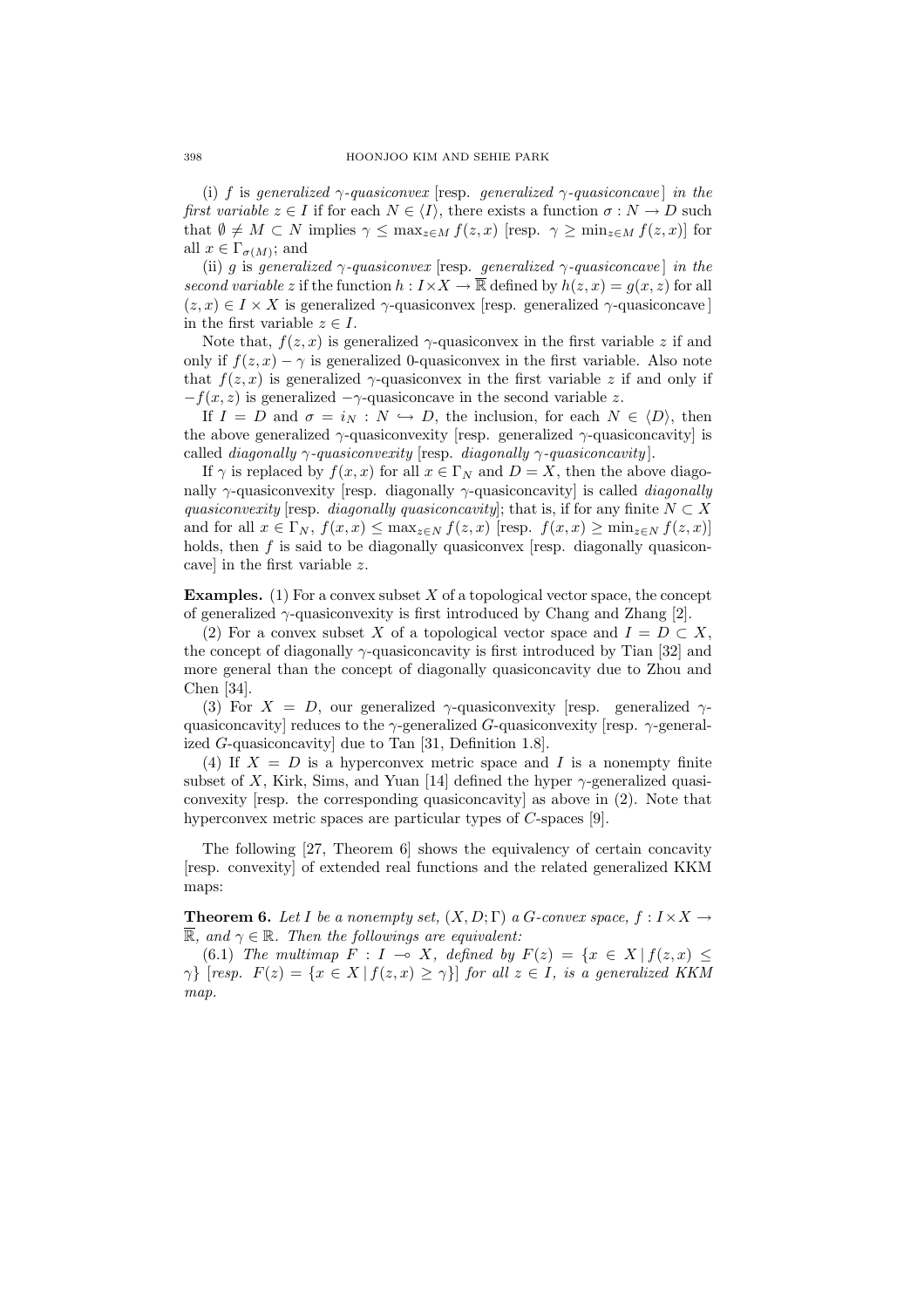(6.2) f is generalized  $\gamma$ -quasiconcave [resp. generalized  $\gamma$ -quasiconvex] in the first variable z.

From Theorem 6, we obtain the following equilibrium result implying minimax inequalities, variational inequalities, and so on:

**Theorem 7.** Let I be a nonempty set,  $(X, D; \Gamma)$  a G-convex space,  $f: I \times X \rightarrow$  $\mathbb{R}$ , and  $\gamma \in \mathbb{R}$ . Suppose that there exists a nonempty compact subset K of X such that

- (7.1) for each  $z \in I$ ,  $\{x \in X \mid f(z, x) \leq \gamma\}$  is [transfer] closed (for example,  $x \mapsto f(z, x)$  is lower semicontinuous);
- (7.2) f is generalized  $\gamma$ -quasiconcave in the first variable z; and
- (7.3) either
	- (i) there exists a set  $M \in \langle I \rangle$  such that  $\bigcap_{z \in M} \overline{\{x \in X \mid f(z,x) \leq \gamma\}} \subset K$ ; or
	- (ii) if  $X \supset D$  and, for each  $J \in \langle I \rangle$  and each function  $\sigma : J \to D$ , there exists a Γ-convex subset  $L_N$  of X containing  $N = \sigma(J)$  such that  $L_N \cap$  $\tilde{\zeta}$  $_{z\in J}\{x\in X\,|\,f(z,x)\leq\gamma\}\subset K.$

Then there exists an  $x_0 \in K$  such that  $f(z, x_0) \leq \gamma$  for all  $z \in I$ .

*Proof.* Let us define a map  $F: I \to X$  by  $F(z) = \{x \in X \mid f(z, x) \leq \gamma\}$  for  $z \in I$ . Then, by (7.1), F is [transfer] closed-valued. By Theorem 6, (7.2) implies that F is a generalized KKM map and so is  $\overline{F}$ . Therefore, by Theorem  $4, K \cap \bigcap_{z \in I} F(z) \neq \emptyset$ . Hence there exists an  $x_0 \in K$  such that  $x_0 \in F(z)$  or  $f(z, x_0) \leq \gamma$  for all  $z \in I$ .

This completes our proof.

**Examples.** (1) For closed convex subsets I and  $X = D$  of Hausdorff topological vector spaces, Theorem 7 reduces to Chang and Zhang [2, Theorem 3.4].

(2) Tan [31, Theorem 3.1] obtained a particular case of Theorem 7 for  $X = D$ under some superfluous restrictions.

(3) Tan's result was modified by Kirk, Sims, and Yuan [14, Theorem 2.8] for a hyperconvex metric space X.

### 5. Maximal elements

In the literature, there are two approaches to nontransitive-nontotal preference theory: one through "weak" (i.e., reflexive) preferences (see Sonnenschein [30] and Shafer and Sonnenschein [29]) and the other through "strict" (i.e., irreflexive) preferences (see Schmeidler [28], Gale and Mas-Colell [3], and Yannelis and Prabhakar [33]). The distinction becomes important when preferences are not total. Kim and Richter [13] made the connection between the week preference approach and the strict preference approach.

In order to apply those concepts in preference theory to Economics, we can use some results in the KKM theory. Basic equilibrium results in the theory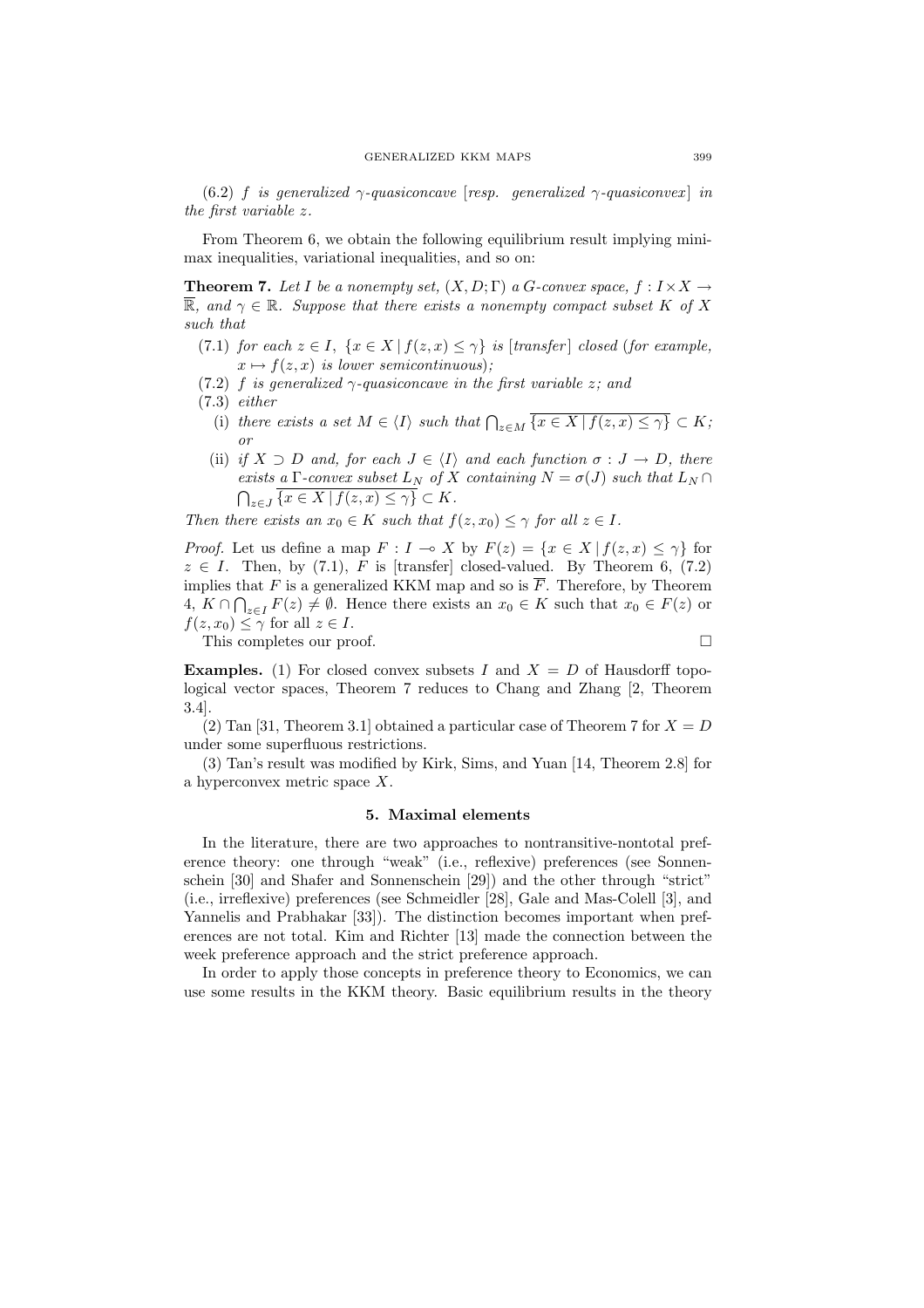enable us to obtain a class of existence theorems on maximal elements of binary relations, price equilibria, and solutions of complementarity problems.

In this section, we obtain existence theorems of maximal elements for certain preference relations and price equilibria under some conditions from our theory of generalized KKM maps.

The (weak or strict) preference relation is defined on Z and is a subset of  $Z \times Z$ . Here Z may be considered as a *consumption space*. Let  $\succeq$  be the weak preference relation. An element  $(x, y) \in \Sigma$  is written as  $x \Sigma y$  and read as "x" is at least as good as y". Let  $\succ$  be the strict preference relation. An element  $(x, y) \in \Sigma$  is written as  $x \Sigma y$  and read as "x is strictly preferred to y". We may think  $x \succ y$  if and only if  $x \succeq y$  and  $x \neq y$ . For each x, the weakly upper, weakly lower, strictly upper, and strictly lower contour sets (or sections) of  $x$ are denoted by  $U_w(x) = \{y \in Z | y \succeq x\}, L_w(x) = U_w^-(x) = \{y \in Z | x \succeq y\},\$  $U_s(x) = \{y \in Z \mid y \succ x\},\$  and  $L_s(x) = \{y \in Z \mid x \succ y\}$ , respectively.

In some cases, not all points in Z can be chosen. A subset  $B \subset Z$  is called as a choice set which may be considered as the upper bound set for feasible set. A weak preference relation  $\succeq$  is said to have a greatest element on the subset B of Z if there exists a point  $x^* \in B$  such that  $x^* \succeq x$  for all  $x \in B$ , or sweet B of Z It there exists a point  $x \in B$  such that  $x \in x$  for all  $x \in B$ , or equivalently  $\bigcap_{x \in B} U_w(x) \cap B \neq \emptyset$ . The above  $x^*$  is called a *greatest element*. A strict preference relation  $\succ$  is said to have a maximal element on the subset B of Z if there exists a point  $x^* \in B$  such that for any  $x \in B$ ,  $x \succ x^*$  does not hold; that is  $U_s(x^*) \cap B = \emptyset$ . This  $x^*$  is called a maximal element.

Let  $Y$  be a convex subset of Hausdorff topological vector space  $E$  and let  $\emptyset \neq X \subset Y$ . In [32], Tian defined the following convexities:

 $F: X \to Y$  is said to be FS-convex if for every  $M \in \langle X \rangle$ , co $M \subset F(M)$ , where  $FS$  represents Fan and Sonnenschein.

 $F: Y \to Y$  is said to be SS-convex if  $x \notin \text{coF}(x)$  for all  $x \in Y$ , where SS represents Shafer and Sonnenschein.

Motivated by the above definitions, we define the following:

For a G-convex space  $(X, D; \Gamma)$ , a map  $F: D \to X$  is said to be GFS-convex on D if for every  $N \in \langle D \rangle$ , there exists a function  $\sigma : N \to D$  such that for any  $M \subset N$ ,  $\Gamma_{\sigma(M)} \subset F(M)$ .

The following theorem shows the existence of a greatest element for a weak preference relation:

**Theorem 8.** Let  $(Z \supset B; \Gamma)$  be a G-convex space, and  $\succeq$  defined on Z a weak preference relation. Suppose that there exists a nonempty compact subset K of Z such that

- $(8.1)$  U<sub>w</sub> is transfer closed-valued on B;
- $(8.2)$   $\overline{U_w}$  is GFS-convex on B; and
- (8.2)  $U_w$  is  $\overline{U_w(z)} \subset B \cap K$  for some  $M \in \langle B \rangle$ .

Then  $\succeq$  has a greatest element on B.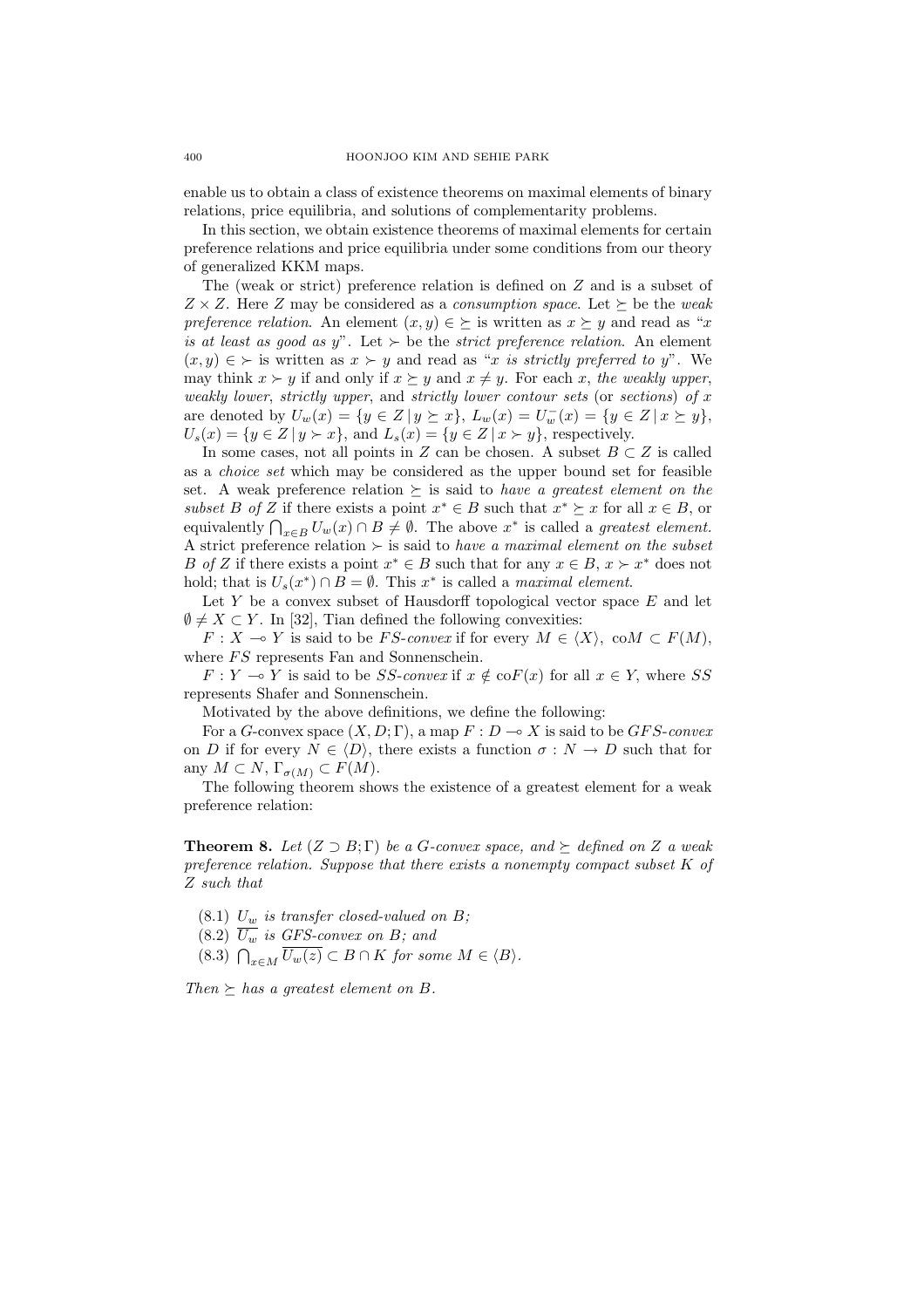*Proof.* Define a map  $F : B \to Z$  by  $F(x) := U_w(x)$  for each  $x \in B$ . Then (8.2) shows that  $\overline{F}$  is a generalized KKM map. And (8.3) reduces to the condition of Theorem 5. So, we deduce that  $B \cap (\bigcap_{x \in B} F(x)) = B \cap (\bigcap_{x \in B} U_w(x)) \neq \emptyset$ .  $\Box$ 

Example. If Z is a convex subset of a Hausdorff topological vector space and  $U_w$  is FS-convex on B, then Theorem 8 reduces to [32, Theorem 5].

For a G-convex space  $(X, D; \Gamma)$ , a map  $F : X \multimap D$  is called an SS-map if for every  $M \in \langle D \rangle$  and  $x_0 \in \Gamma_M$ ,  $x_i \notin F(x_0)$  for some  $x_i \in M$ . Tian [32] called this concept by generalized SS-convex on a convex subset of a Hausdorff topological vector space.

A map  $F: X \to D$  on a G-convex space  $(X, D; \Gamma)$  is called a GSS-map if, for every  $N \in \langle D \rangle$ , there exists a function  $\sigma : N \to D$  such that for any  $M \subset N$ and  $x_0 \in \Gamma_{\sigma(M)}$ ,  $x_j \notin F(x_0)$  for some  $x_j \in M$ .

Remark. If  $\sigma$  is the identity function, then a GSS-map  $F : X \to D$  becomes an SS-map.

Let X and Y be two topological spaces. A multimap  $F : X \to Y$  is said to be transfer open-valued on X if for every  $x \in X$ ,  $y \in F(x)$  implies that there exists a point  $x' \in X$  such that  $y \in \text{Int } F(x')$ .

Note that  $F : X \multimap Y$  is transfer open-valued on X if and only if the multimap  $G : X \to Y$ , defined by  $G(x) = Y \backslash F(x)$  for every  $x \in X$ , is transfer closed-valued on  $X$ . See [32].

**Theorem 9.** Let  $(Z \supset B; \Gamma)$  be a G-convex space and  $\succ$  a strict preference relation on Z. Suppose that there exists a nonempty compact subset  $K$  of Z such that

- $(9.1)$   $L_s$  is transfer open-valued on B;
- $(9.2)$  Int  $U_s$  is a GSS-map; and
- (9.3) either
	- (i)  $\bigcap_{x \in M} \{y \in Z \mid x \neq y\} \subset K$  for some  $M \in \langle B \rangle$ ; or
	- (ii) for each  $M \in \langle B \rangle$  and each function  $\sigma : M \to B$ , there exists a  $\Gamma$ convex subset  $L_N$  of Z containing  $N = \sigma(M)$  such that

$$
L_N \cap \bigcap_{x \in M} \overline{\{y \in Z \mid x \neq y\}} \subset K.
$$

Then  $\succ$  has a maximal element on B.

*Proof.* Let  $F(x) = Z \setminus L_s(x)$ . Then the set of maximal element is  $\{x \in B \mid U_s(x) \leq x\}$  $= \emptyset$  =  $\bigcap_{x \in B} F(x)$ . Since F is transfer closed-valued by (9.1), we need to show that  $\overline{F}$  is a generalized KKM map. Suppose to the contrary, for some  $M \in \langle B \rangle$ , and for every  $\sigma : M \to B$ , there exists a point  $x_0 \in \Gamma_{\sigma(M)}$  which is not in  $\overline{F(x_i)} = Z \backslash \text{ Int } L_s(x_i)$  for all  $x_i \in M$ . Then  $x_0 \in \text{Int } L_s(x_i)$ , so  $x_i \in$ Int  $U_s(x_0)$  for all  $x_j \in M$ , which contradict (9.2). Since condition (9.3) implies int  $\partial_s(x_0)$  for an  $x_j \in M$ , which contradict (9.2). Since condition (9.3) implies<br>condition (4.3) of Theorem 4, we can conclude  $\bigcap_{x \in B} F(x) \neq \emptyset$ . So there exists an  $x^* \in B$  such that  $U_s(x^*) = \emptyset$ .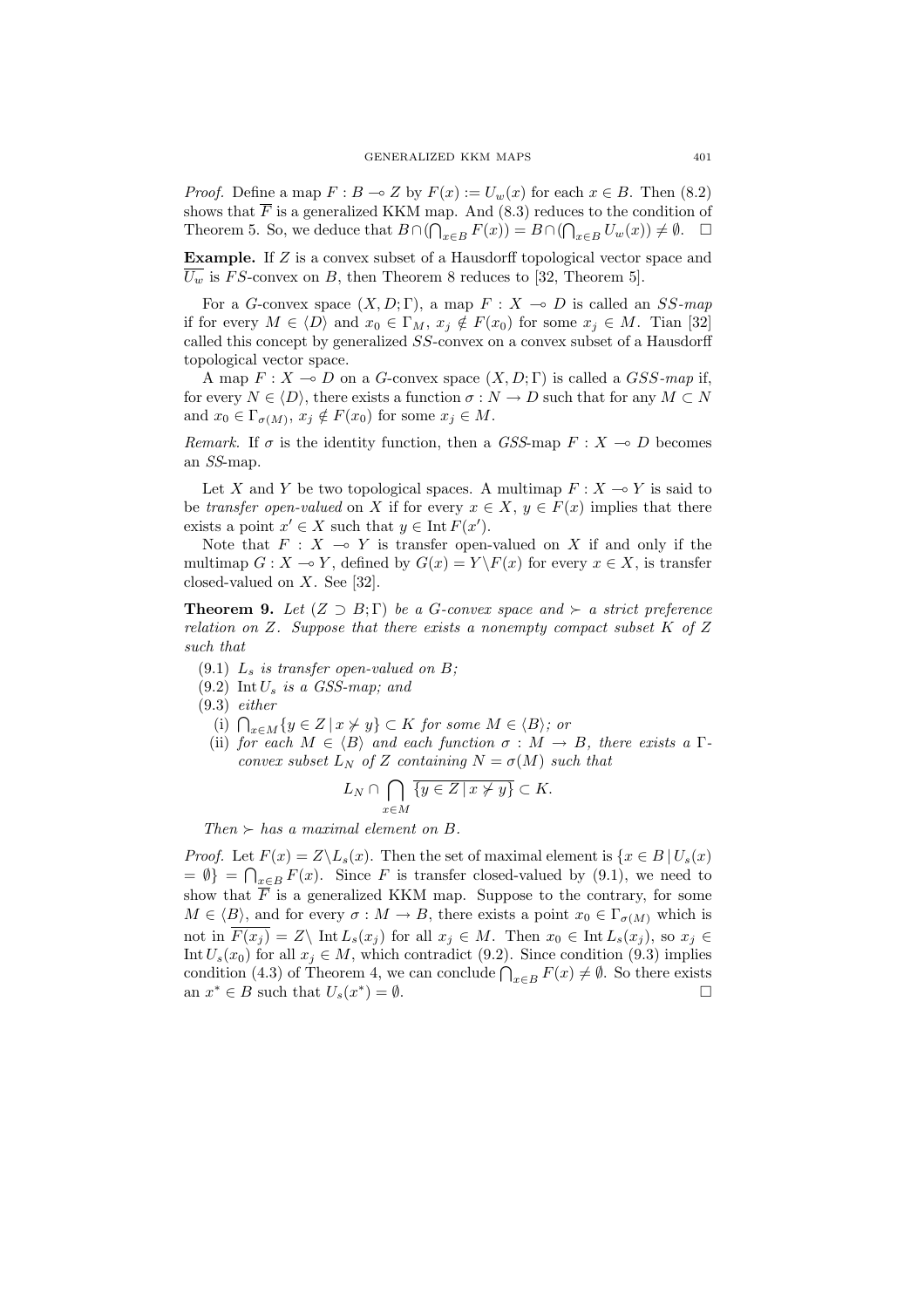*Remark.* Tian [32, Theorem 6] obtained Theorem 9 when  $Int U_s$  is an  $SS$ -map and Z is a convex subset of a Hausdorff topological vector space with an extra compactness condition.

# 6. Almost fixed point theorems in generalized convex uniform spaces of the Zima type

A *G*-convex uniform space  $(X, D; \Gamma; \mathcal{U})$  is a *G*-convex space  $(X \supset D; \Gamma)$  such that D is dense in X and  $(X, \mathcal{U})$  is a Hausdorff uniform space, where U is a basis of the uniformity.

Let  $(X, D; \Gamma; \mathcal{U})$  be a G-convex uniform space and K a nonempty subset of X. We say that K is of the Zima type whenever for every  $V \in \mathcal{U}$  there exists a  $U \in \mathcal{U}$  such that for every  $A \in \langle D \rangle$  and every Γ-convex subset M of K the following implication holds:

$$
M \cap U[z] \neq \emptyset, \ \forall z \in A \Rightarrow M \cap V[u] \neq \emptyset, \ \forall u \in \Gamma_A,
$$

where  $U[z] = \{x \in X \mid (z, x) \in U\}.$ 

**Examples.** (1) Hadžić [4] defined that a nonempty subset K of a topological vector space E is of the Zima type whenever for any  $V \in \mathcal{V}$ , there exists a  $U \in V$  satisfying  $co(U \cap (K - K)) \subset V$ , where V is a neighborhood system of the origin of E.

Note that any nonempty subset of a locally convex topological vector space is of the Zima type, and that there exists a subset of the Zima type in a nonlocally convex topological vector space; see Hadžić [4].

 $(2)$  For an *H*-space, our definition reduces to that of Hadžić [5].

A G-convex uniform space  $(X, D; \Gamma; \mathcal{U})$  is called an LG-space whenever for each  $V \in \mathcal{U}$ ,  $\{x \in X \mid C \cap V[x] \neq \emptyset\}$  is  $\Gamma$ -convex if  $C \subset X$  is  $\Gamma$ -convex.

**Lemma 1.** For an LG-space  $(X, D; \Gamma; \mathcal{U})$ , any nonempty subset K of X is of the Zima type.

*Proof.* Consider the case  $U = V \in \mathcal{U}$  in the definition of the Zima type. For every  $A \in \langle D \rangle$  and every Γ-convex subset M of K, suppose that  $M \cap U[z] \neq \emptyset$ for every  $z \in A$ . Since

$$
A \subset \{ x \in D \mid M \cap U[x] \neq \emptyset \}
$$

and  $\{x \in X \mid M \cap U[x] \neq \emptyset\}$  is Γ-convex by the definition of LG-spaces, we have

$$
\Gamma_A \subset \{ x \in X \mid M \cap U[x] \neq \emptyset \}
$$

and hence  $M \cap U[u] \neq \emptyset$  for every  $u \in \Gamma_A$ .

**Theorem 10.** Let  $(X, D; \Gamma; \mathcal{U})$  be a G-convex uniform space and K a totally bounded subset of X. Let  $T : X \to X$  be a l.s.c. [resp. u.s.c.] map such that  $T(x)$  is Γ-convex and  $T(x) \cap K \neq \emptyset$  for each  $x \in X$ . If  $T(X)$  is of the Zima type, then for each  $V \in \mathcal{U}$ , T has a V-almost fixed point  $x_* \in X$ ; that is,  $T(x_*) \cap V[x_*] \neq \emptyset.$ 

$$
\Box
$$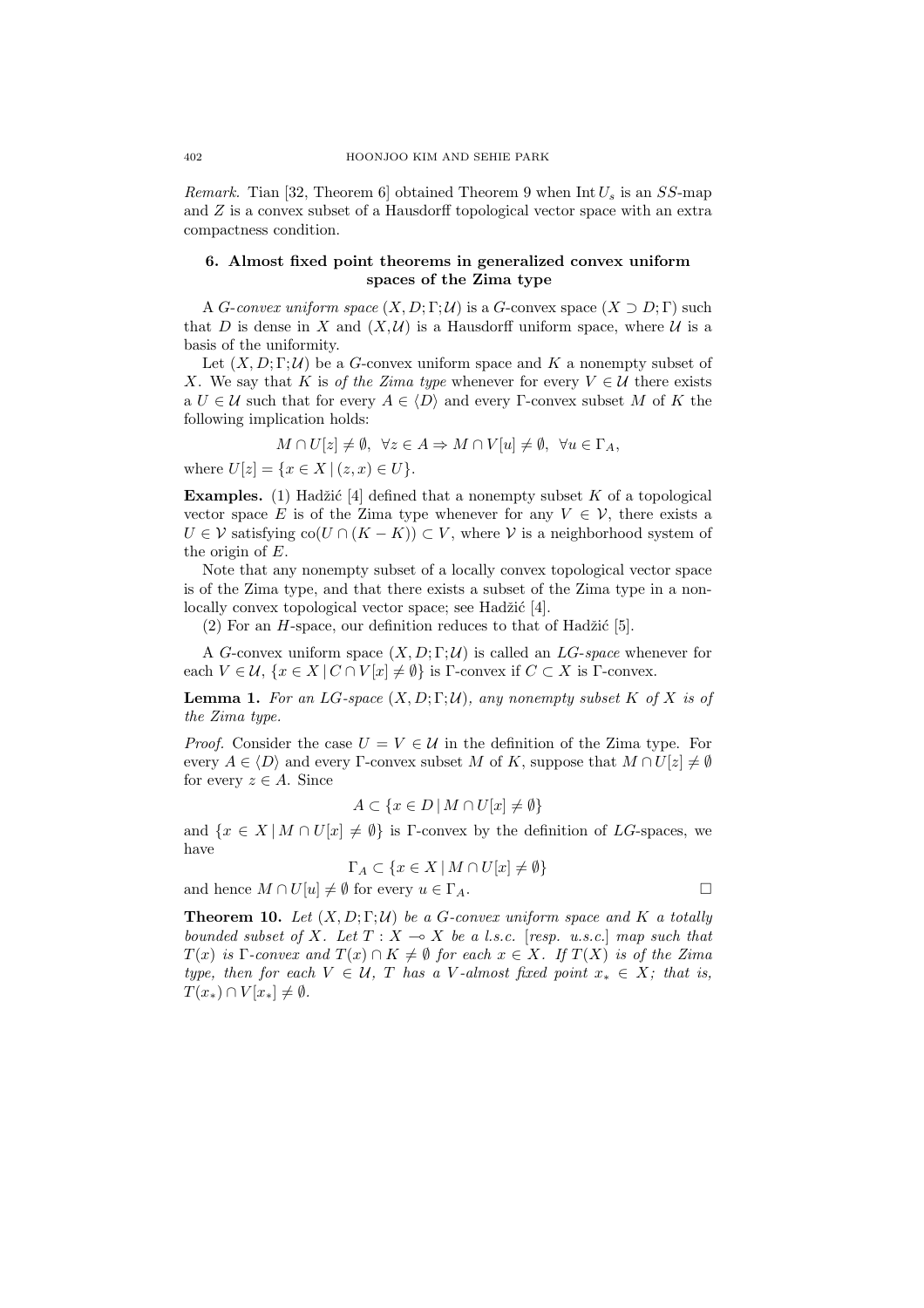*Proof.* For each  $V \in U$ , there exists an open set  $W \in U$  such that  $W \subset$  $\overline{W} \subset V$ . Since K is totally bounded and D is dense in X, we have a set  $M = \{y_0, y_1, \ldots, y_n\} \in \langle D \rangle$  such that  $K \subset \bigcup_{y \in M} W[y] \subset \bigcup_{y \in M} V[y]$ .

Case (i). T is l.s.c.: For each  $y_i \in M$ , define

$$
F(y_i) := \{ x \in X \, | \, T(x) \cap W[y_i] = \emptyset \}.
$$

Since T is l.s.c., each  $F(y_i)$  is closed. Since  $T(x) \cap K \neq \emptyset$  for each  $x \in X$ , we have  $T(x) \cap \bigcup_{y \in M} W[y] \neq \emptyset$  and hence

$$
\bigcap_{i=1}^{n} F(y_i) \subset \{ x \in X \mid T(x) \cap \bigcup_{i=1}^{n} W[y_i] = \emptyset \} = \emptyset.
$$

Apply Theorem 1 to the G-convex space  $(X, M; \Gamma)$ , where  $\Gamma = \Gamma|_{\langle M \rangle} : \langle M \rangle \longrightarrow$ X. Since  ${F(y)}_{y\in M}$  does not have the finite intersection property, the closedvalued map  $F : M \to X$  is not a KKM map. Therefore there exists an  $A \in \langle M \rangle$ such that  $\Gamma_A \nsubseteq F(A)$ ; that is, there exists an  $x_V \in \Gamma_A$  such that  $x_V \notin F(A)$ . Hence  $T(x_V) \cap W[y] \neq \emptyset$  for all  $y \in A$ . Since  $T(X)$  is of the Zima type,  $T(x_V) \cap V[x_V] \neq \emptyset.$ 

Case (ii). T is u.s.c.: For each  $y_i \in M$ , define

$$
F(y_i) := \{ x \in X \mid T(x) \cap \overline{W}[y_i] = \emptyset \}.
$$

Since T is u.s.c., each  $F(y_i)$  is open. We can follow the proof of Case (i). This completes our proof.

*Remarks.* (1) Note that in the above proof, if  $\Gamma_A \subset D$  for each  $A \in \langle D \rangle$ , then  $x_V \in \Gamma_A \subset D$  in the above proof; and hence it is sufficient to assume that T has  $G$ -convex values on  $D$ , not necessarily on the whole  $X$ .

 $(2)$  Hadžić [5, Theorem 1] is a particular case of our Theorem 10.

Corollary 10.1. Let  $(X, D; \Gamma; \mathcal{U})$  be a G-convex uniform space and  $T: X \to X$ a compact u.s.c. map with nonempty closed  $\Gamma$ -convex values. If  $T(X)$  is of the Zima type, then T has a fixed point  $x_* \in T(x_*)$ .

*Proof.* By Theorem 10, for each  $V \in \mathcal{U}$ , there exists  $x_V, y_V \in X$  such that  $y_V \in T(x_V)$  and  $y_V \in V[x_V]$ . Since  $T(X)$  is relatively compact, we may assume that  $y_V$  converges to some  $x_* \in \overline{T(X)}$ . Since X is Hausdorff,  $x_V$  also converges to  $x_*$ . Since T is u.s.c. with closed values, the graph of T is closed in  $X \times T(X)$ , and hence we have  $x_* \in T(x_*)$ .

This completes our proof.  $\Box$ 

Remark. If  $(X, D; \Gamma; \mathcal{U})$  is an LG-space, then Corollary 10.1 reduces to the following [21, Theorem 2].

Corollary 10.2. Let  $(X, D; \Gamma; \mathcal{U})$  be an LG-space and  $T : X \to X$  a compact u.s.c. map with nonempty closed Γ-convex values. Then T has a fixed point.

*Proof.* Note that  $T(X)$  is of the Zima type by Lemma 1. Now, the conclusion follows from Corollary 10.1.  $\Box$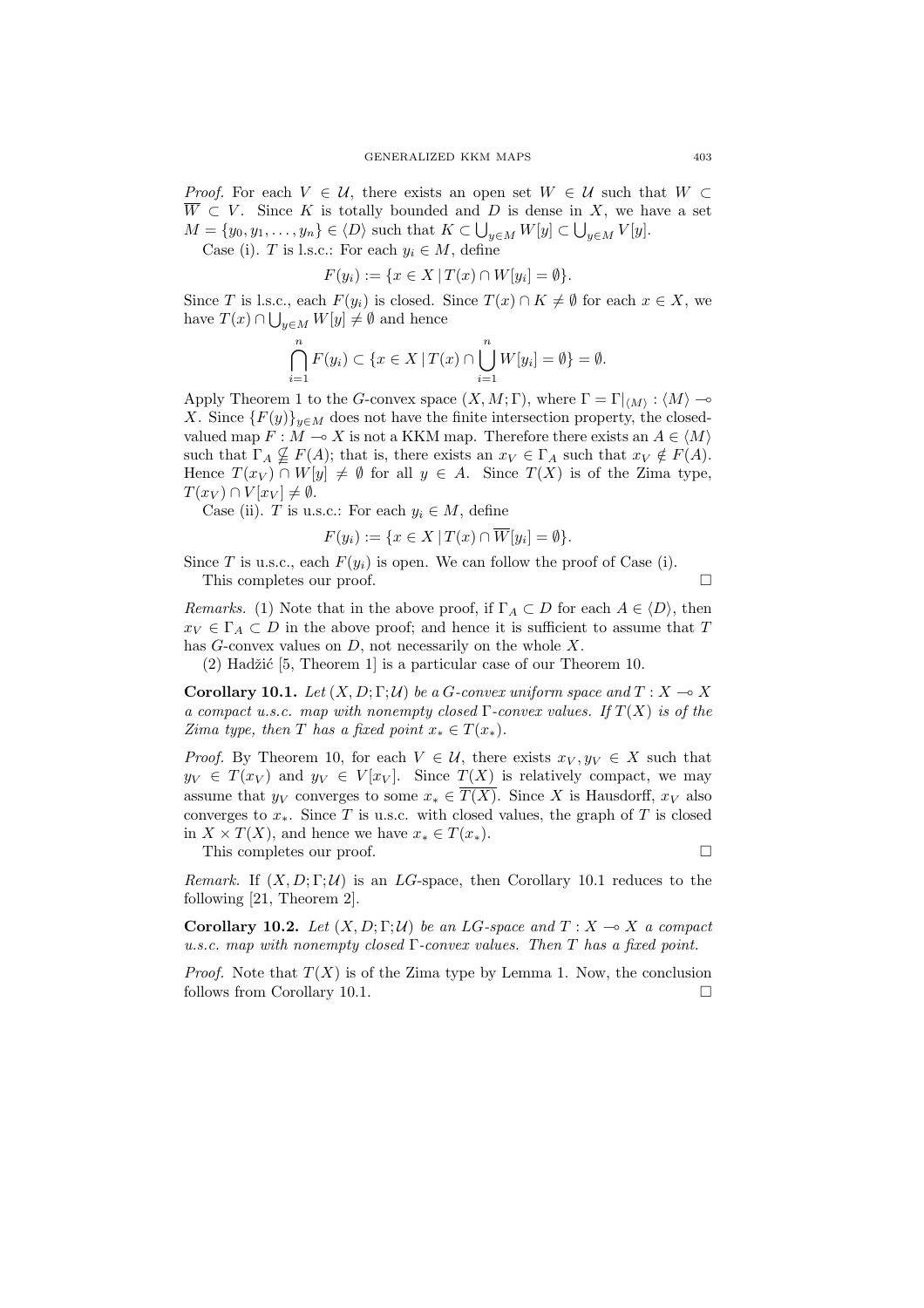In order to give an example of Theorem 10, we introduce a notion due to Himmelberg [6].

A nonempty subset  $Y$  of a topological vector space  $E$  is said to be almost convex if for any  $V \in V$ , where V is a neighborhood system of the origin 0 in E, and for any finite set  $\{y_1, y_2, \ldots, y_n\} \subset Y$ , there exists a finite set  $\{z_1, z_2, \ldots, z_n\} \subset Y$  such that, for each  $i = 1, 2, \ldots, n$ ,  $z_i - y_i \in V$  and  $\text{co}\{z_1, z_2, \ldots, z_n\} \subset Y$ .

We give a new example of  $G$ -convex spaces :

**Lemma 2.** Let X be a subset of a topological vector space  $E$ . If X has an almost convex subset Y, then  $X$  can be made into a  $G$ -convex space.

*Proof.* Choose  $V \in \mathcal{V}$ . For any  $A = \{y_1, y_2, \ldots, y_n\} \in \langle Y \rangle$ , there exists a  $B = \{z_1, z_2, \ldots, z_n\} \in \langle Y \rangle$  such that  $z_i - y_i \in V$  for all  $i = 1, 2, \ldots, n$  and  $\operatorname{co} B \subset Y \subset X$ . Let  $\Gamma : \langle Y \rangle \to X$  be defined by  $\Gamma_A = \operatorname{co} B$  as above. Then  $(X, Y; \Gamma)$  becomes a G-convex space.

From Theorem 10 with Remark (1) and Lemma 2, we have the following:

**Theorem 11.** Let X be a subset of a topological vector space  $E, Y$  an almost convex dense subset of X, and K a totally bounded subset of X. Let  $T : X \longrightarrow X$ be a l.s.c. [resp. u.s.c.] map such that  $T(y)$  is convex for each  $y \in Y$  and  $T(x) \cap K \neq \emptyset$  for each  $x \in X$ . If  $T(X)$  is of the Zima type, then for each  $V \in \mathcal{V}$ , T has a V-almost fixed point  $x_* \in X$ ; that is,  $T(x_*) \cap (x_* + V) \neq \emptyset$ .

*Proof.* From Lemma 2, we have a G-convex space  $(X, Y; \Gamma; \mathcal{U})$  with the uniformity  $U$  such that Y is dense in X. Therefore, Theorem 11 follows from Theorem 10.  $\Box$ 

From Theorem 11, we can deduce several fixed point theorems as in [12].

## References

- [1] S.-S. Chang and Y.-H. Ma, Generalized KKM theorem on H-space with applications, J. Math. Anal. Appl. 163 (1992), no. 2, 406–421.
- [2] S.-S. Chang and Y. Zhang, Generalized KKM theorem and variational inequalities, J. Math. Anal. Appl. 159 (1991), no. 1, 208–223.
- [3] D. Gale and A. Mas-Colell, On the role of complete, transitive preferences in equilibrium theory, Equilibrium and Disequlibrium in Economic Theory (G. Schwäiauer, ed.), Reidel, Dordrecht (1978), 7–14.
- [4] O. Hadžić, Fixed point theorems in not necessarily locally convex topological vector spaces, Lecture notes in Math. 948 (1982), 118–130.
- [5] \_\_\_\_, Almost fixed point and best approximation theorems in H-spaces, Bull. Austral. Math. Soc. 53 (1996), no. 3, 447–454.
- [6] C. J. Himmelberg, Fixed points of compact multifunctions, J. Math. Anal. Appl. 38 (1972), 205–207.
- [7] C. Horvath, Points fixes et coincidences pour les applications multivoques sans con $vexité$ , C. R. Acad. Sci. Paris Sér. I Math. 296 (1983), no. 9, 403-406.
- [8] \_\_\_\_, Contractibility and generalized convexity, J. Math. Anal. Appl. 156 (1991), no. 2, 341–357.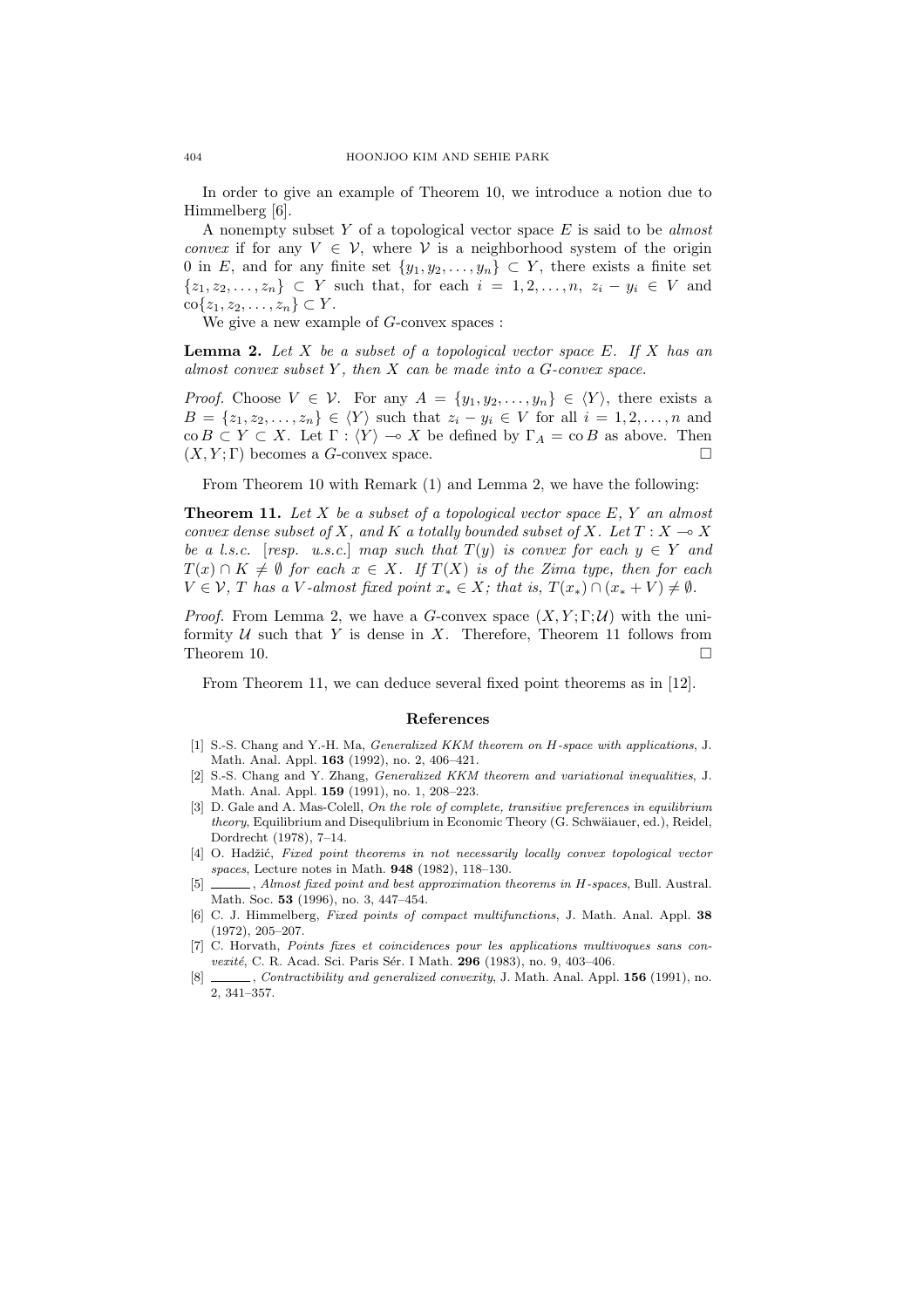- [9] \_\_\_\_\_, Extension and selection theorems in topological spaces with a generalized convexity sutructure, Ann. Fac. Sci. Toulouse Math.  $(6)$  2 (1993), no. 2, 253–269.
- [10] G. Kassay and I. Kolumbán, On the Knaster-Kuratowski-Mazurkiewicz and Ky Fan's theorem, Babes–Bolyai Univ. Res. Seminars Preprint 7 (1990), 87–100.
- [11] H. Kim, The generalized KKM theorems on spaces having certain contractible subsets, Lect. Note Ser. 3 GARC-SNU (1992), 93–101.
- [12] J. H. Kim and S. Park, Almost fixed point theorems of the Zima type, J. Korean Math. Soc. 41 (2004), no. 4, 737–746.
- [13] T. Kim and M. Richter, Nontransitive-nontotal consumer theory, J. Econ. Theory 38 (1986), no. 2, 324–363.
- [14] W. A. Kirk, B. Sims, and G. X.-Z. Yuan, The Knaster–Kuratowski and Mazurkiewicz theory in hyperconvex metric spaces and some of its applications, Nonlinear Anal. 39 (2000), no. 5, Ser. A : Theory Methods, 611–627.
- [15] M. Lassonde, On the use of KKM multifunctions in fixed point theory and related topics, J. Math. Anal. Appl. 97 (1983), no. 1, 151–201.
- [16] S. Park, On minimax inequalities on spaces having certain contractible subsets, Bull. Austral. Math. Soc. 47 (1993), no. 1, 25–40.
- [17] , Another five episodes related to generalized convex spaces, Nonlinear Funct. Anal. Appl. 3 (1998), 1–12.
- [18]  $\_\_\_\_\_\$  Ninety years of the Brouwer fixed point theorem, Vietnam J. Math. 27 (1999), no. 3, 187–222.
- [19] , Elements of the KKM theory for generalized convex spaces, Korean J. Comput. Appl. Math. 7 (2000), no. 1, 1–28.
- [20] *Lemarks on topologies of generalized convex spaces*, Nonlinear Funct. Anal. Appl. 5 (2000), no. 2, 67–79.
- [21]  $\_\_\_\_\$  Fixed point theorems in locally G-convex spaces, Nonlinear Anal. 48 (2002), no. 6, 869–879.
- [22] S. Park and H. Kim, Admissible classes of multifunctions on generalized convex spaces, Proc. Coll. Natur. Sci. Seoul Nat. Univ. 18 (1993), 1–21.
- [23]  $\_\_\_\_\_\_\_\_\_\.\$  Coincidence theorems for admissible multifunctions on generalized convex spaces, J. Math. Anal. Appl. 197 (1996), no. 1, 173–187.
- [24] \_\_\_\_, Foundations of the KKM theory on generalized convex spaces, J. Math. Anal. Appl. 209 (1997), no. 2, 551–571.
- [25] , Generalizations of the KKM type theorems on generalized convex spaces, Indian J. Pure Appl. Math. 29 (1998), no. 2, 121–132.
- [26] , Coincidence theorems on a product of generalized convex spaces and applications to equilibria, J. Korean Math. Soc. 36 (1999), no. 4, 813–828.
- [27] S. Park and W. Lee, A unified approach to generalized KKM maps in generalized convex spaces, J. Nonlinear Convex Anal. 2 (2001), no. 2, 157–166.
- [28] D. Schmeidler, Competitive equilibrium in markets with a continuum of trader and incomplete preferences, Econometrica 37 (1969), 578–585.
- [29] W. Shafer and H. Sonnenschein, Equilibrium in abstract economies without ordered preferences, J. Math. Econom. 2 (1975), no. 3, 345–348.
- [30] H. Sonnenschein, *Demand theory without transitive preferences*, with application to the theory of competitive equilibrium, Preference, Utility, and Demand (J.S. Chipman, L. Hurwicz, M.K. Richter, and H. Sonnenschein, eds.), Harcourt Brace Jovanovich, New York, 1971.
- [31] K.-K. Tan, G-KKM theorem, minimax inequalities and saddle points, Nonlinear Anal. 30 (1997), no. 7, 4151–4160.
- [32] G. Q. Tian, *Generalizations of FKKM theorem and the Ky Fan minimax inequality, with* applications to maximal elements, price equilibrium, and complementarity, J. Math. Anal. Appl. 170 (1992), no. 2, 457–471.